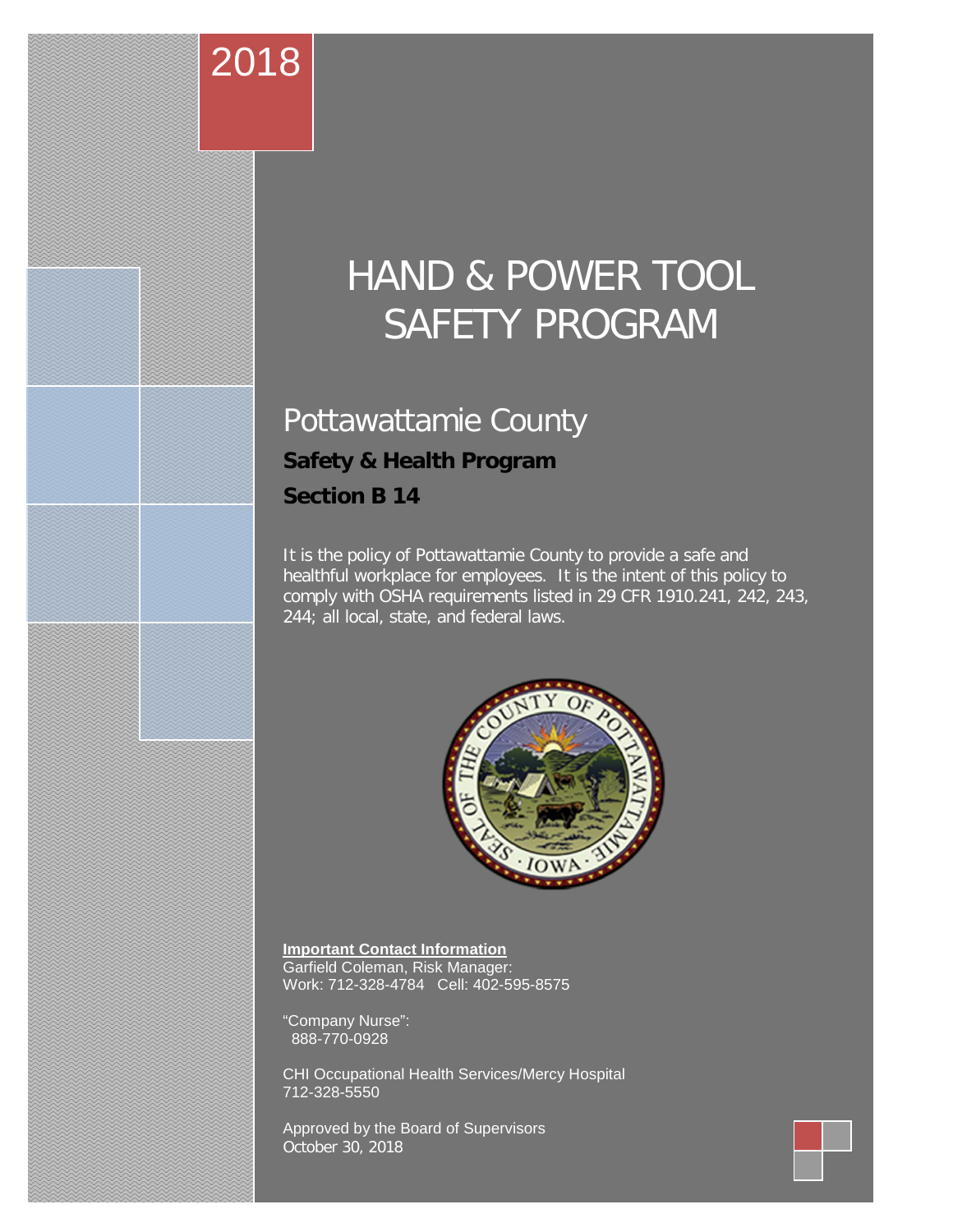# **HAND & POWER TOOLS**

# **TABLE OF CONTENTS**

| $\mathsf{L}$ |                                                                                                                                                                                            |
|--------------|--------------------------------------------------------------------------------------------------------------------------------------------------------------------------------------------|
| П.           |                                                                                                                                                                                            |
| III.         |                                                                                                                                                                                            |
| IV.          | G. General Safety Guidelines - Pneumatic Tools & Equipment 8<br>H. General Safety Guidelines - Powder Actuated Fastener Tools 8<br>J. General Safety Guidelines - Gasoline Powered Tools10 |
| V.           |                                                                                                                                                                                            |
| VI.          |                                                                                                                                                                                            |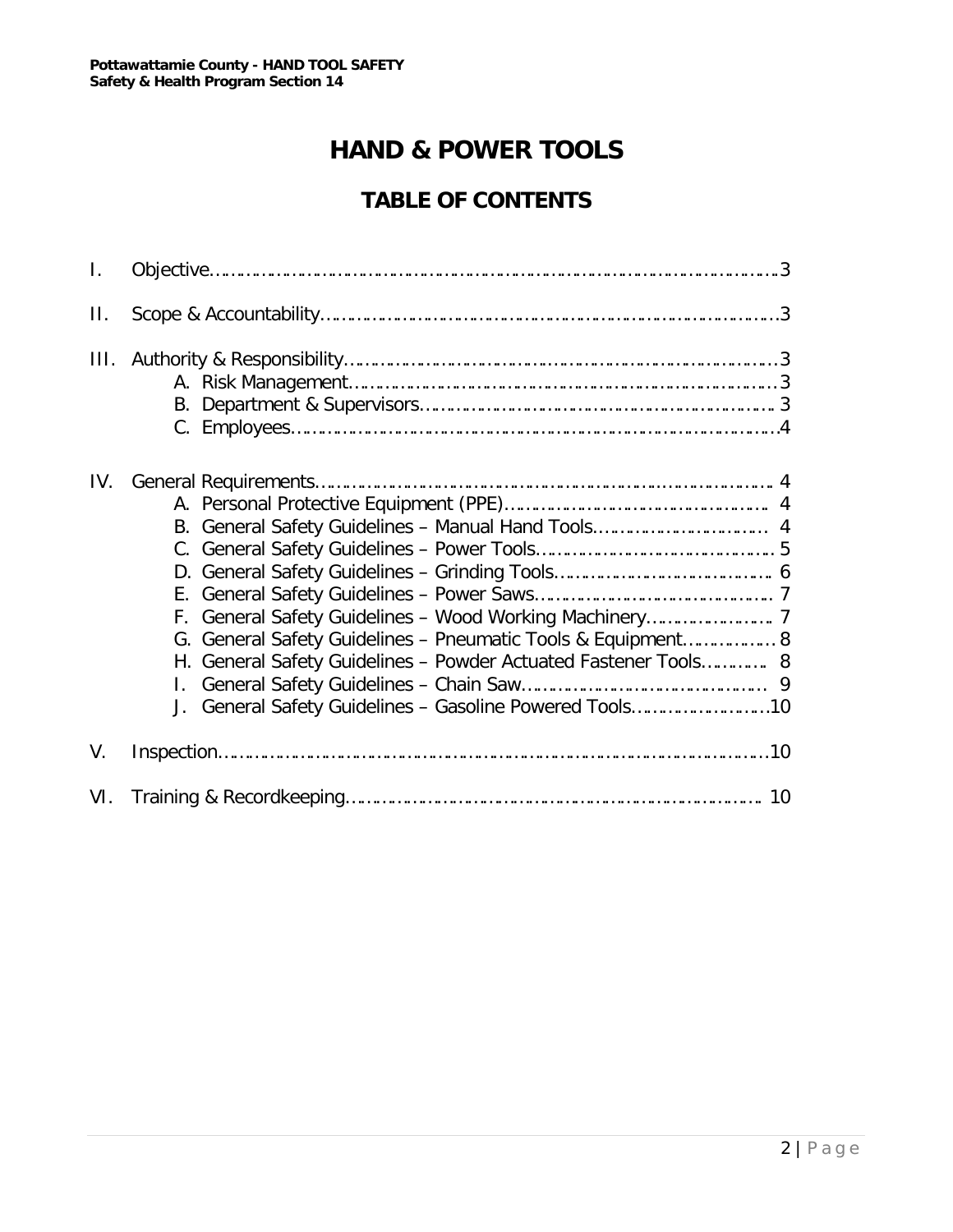## **I. Objective**

The purpose of this program is to ensure the safety of employees working with hand and power tools and other hand-held equipment. This program is intended to comply with OSHA standards on hand and power tools and other hand-held equipment. ( 29 CFR 1910.241, 242, 243 and 244)

## **II. Scope and Applicability**

This procedure applies to employees and operations involving the use of hand tools and power tools and equipment, including chain saws, brush cutters, powder-actuated tools, and similar high-hazard implements.

The purpose of this standard is to provide guidelines for the safe use and handling of hand tools and power equipment.

# **III. Authority & Responsibility**

#### **A. Risk Management is responsible for:**

- 1. Developing the hand and power tool safety program and revising as deemed necessary.
- 2. Developing and maintaining a general training program.
- 3. Maintaining training records; and
- 4. Periodically auditing program implementation.

#### **B. Departments and Supervisors are responsible for:**

- 1. Ensuring that hand and power tool safety measures are in place according to this Program and the applicable OSHA standards.
- 2. Ensuring that all hand and power tools and other hand held equipment are free from defects and are working and maintained properly.
- 3. Ensuring that all affected employees have been trained in accordance to the manufacturer recommendations and to the applicable standards outlined in this program.
- 4. Taking damaged tools out of service immediately if they are defective.
- 5. Providing Risk Management with records of training performed by the department.
- 6. Conducting periodic inspections of work areas.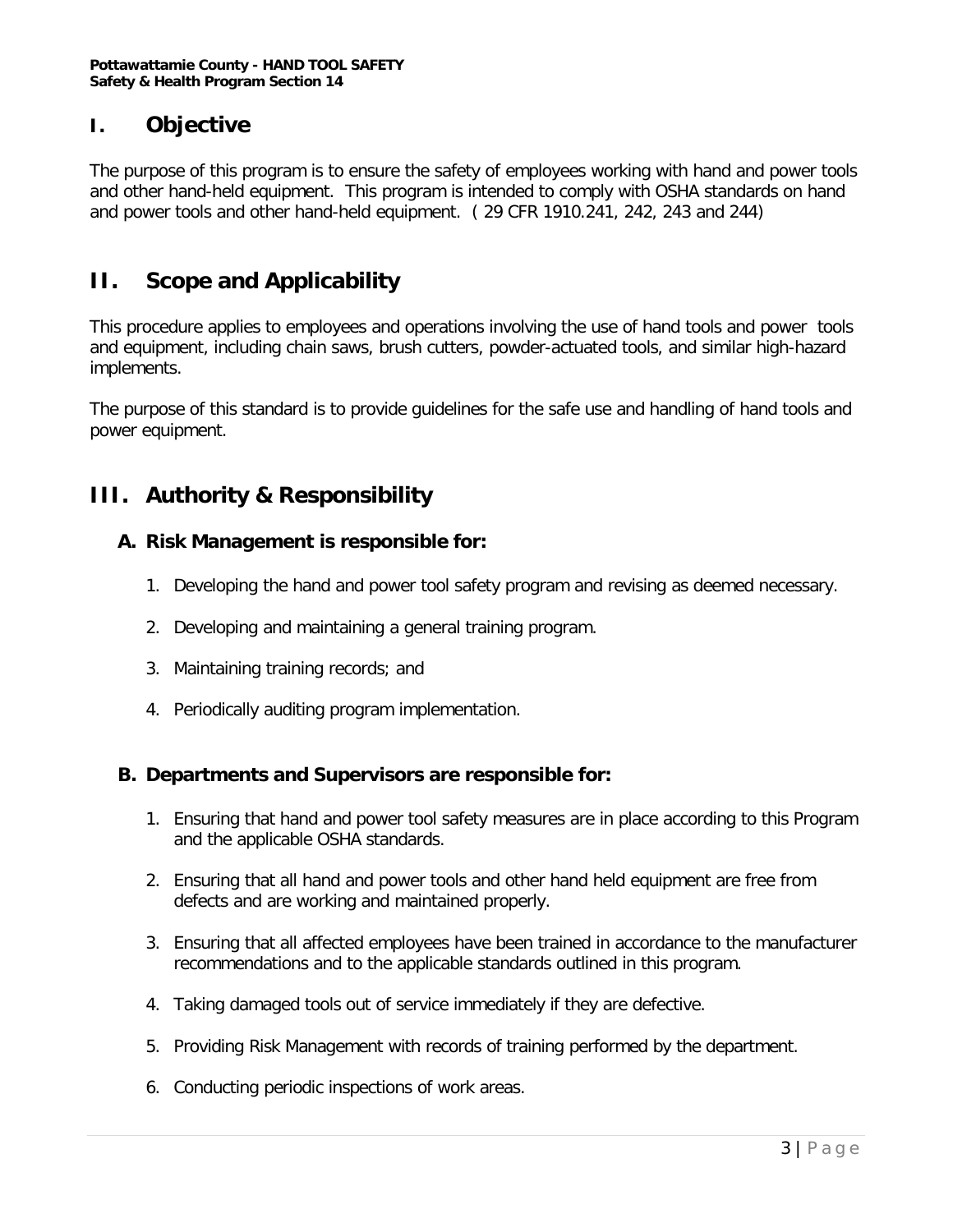#### **C. Employees are responsible for:**

- 1. Completing the required training programs.
- 2. Inspecting hand and power tools and equipment for defects or possible hazards prior to use.
- 3. Using hand and power tools and equipment safely.
- 4. Complying with the manufacturer's guidelines and guidelines listed in this program.
- 5. Tagging any defective tools as out of service immediately.
- 6. Reporting any defects to their supervisor immediately.

## **IV. General Requirements**

#### **A. Personal Protective Equipment (PPE)**

Before working with hand and power tools, consult the PPE job hazard assessment for the job you will be conducting to determine if additional PPE will be needed.

#### **B. General Safety Guidelines – Manual Hand Tools:**

Hand tools are tools that are powered manually. Some examples of hand tools include anvils, axes, chisels, files, hammers, hand boring tools, planes, pliers, punches, saws, industrial scissors, screw drivers, tin snips, and wrenches. Hazards associated with hand tools result from misuse and improper maintenance. To prevent injury, follow the guidelines listed below:

- 1. Hand tools shall be used for their intended purpose.
- 2. Inspect tools for damage prior to use.
- 3. Hand tools shall be maintained and in good condition free of damage, i.e. wooden handles on tools such as hammer or an axe shall be tight and free from splinters or cracks.
- 4. Bent screwdrivers or screwdrivers with chipped edges shall be replaced.
- 5. Always direct tools such as knives, saw blades away from aisle areas and away from other employees working in close proximity.
- 6. Dull tools can cause more hazards than sharp ones. Keep blades sharp.
- 7. Cracked saw blades must be removed from service.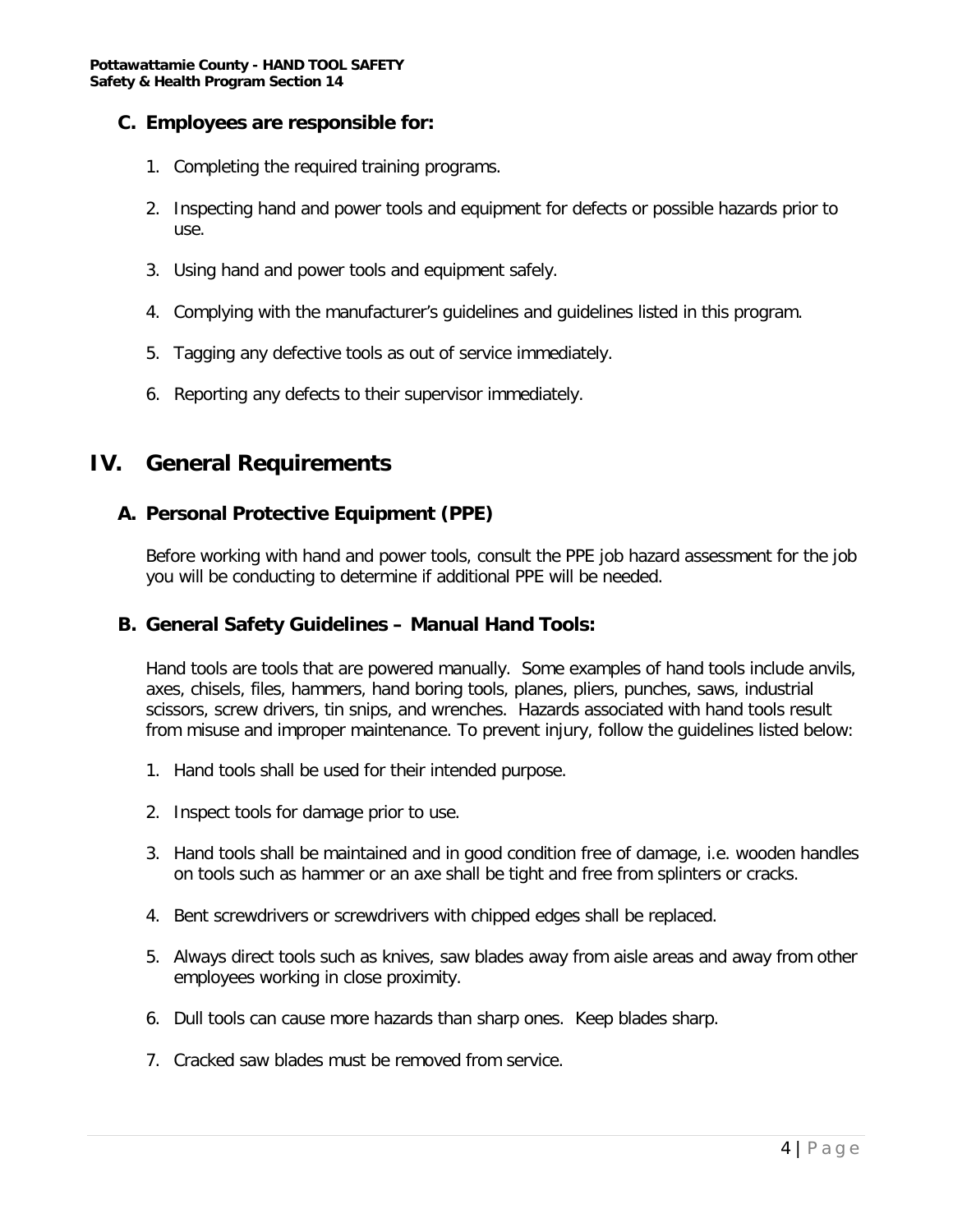- 8. Wrenches must not be used when jaws are sprung to the point that slippage occurs. Always pull on a wrench - never push.
- 9. Impact tools such as drift pins, wedges, and chisels must be kept free of mushroomed heads.
- 10. Iron or steel hand tools may produce sparks that can be an ignition source around flammable substances. Spark resistant tools made of non-ferrous materials should be used where flammable gases, highly volatile liquids, and other explosive substances are stored or used.
- 11. Keep the work area and tools clean. Dirty, greasy tools and floors may cause accidents.
- 12. Tools shall be stored in a dry secure location.
- 13. Carry and store tools properly. All sharp tools shall be carried and stored with the sharp edge down. Do not carry sharp tools in pockets.
- 14. Brace yourself by placing your body in the proper position so that in case the tool slips you will not fall.
- 15. Make sure hands and fingers have sufficient clearance in the event the tool slips.
- 16. When working with tools overhead, place tools in a holding receptacle or secure when not in use.
- 17. Do not throw tools from place to place, from person to person, or drop from heights.

#### **C. General Safety Guidelines – Power Tools:**

Power tools must be equipped with safety switches and guards (if provided by the manufacturer). Types of power tools are determined by their power source: electric, pneumatic, liquid fuel, hydraulic, and powder-actuated. To prevent hazards associated with the use of power tools, employees shall observe the following general precautions:

- 1. Read the owner's manual to understand the tool's proper applications, limitations, operation, and hazards.
- 2. Never carry a tool by the cord or hose.
- 3. Never yank the cord or the hose to disconnect from the receptacle.
- 4. Keep cords and hoses away from heat, oil, and sharp edges.
- 5. Disconnect tools when not using them, before servicing and cleaning, and when changing accessories such as blades, bits and cutters.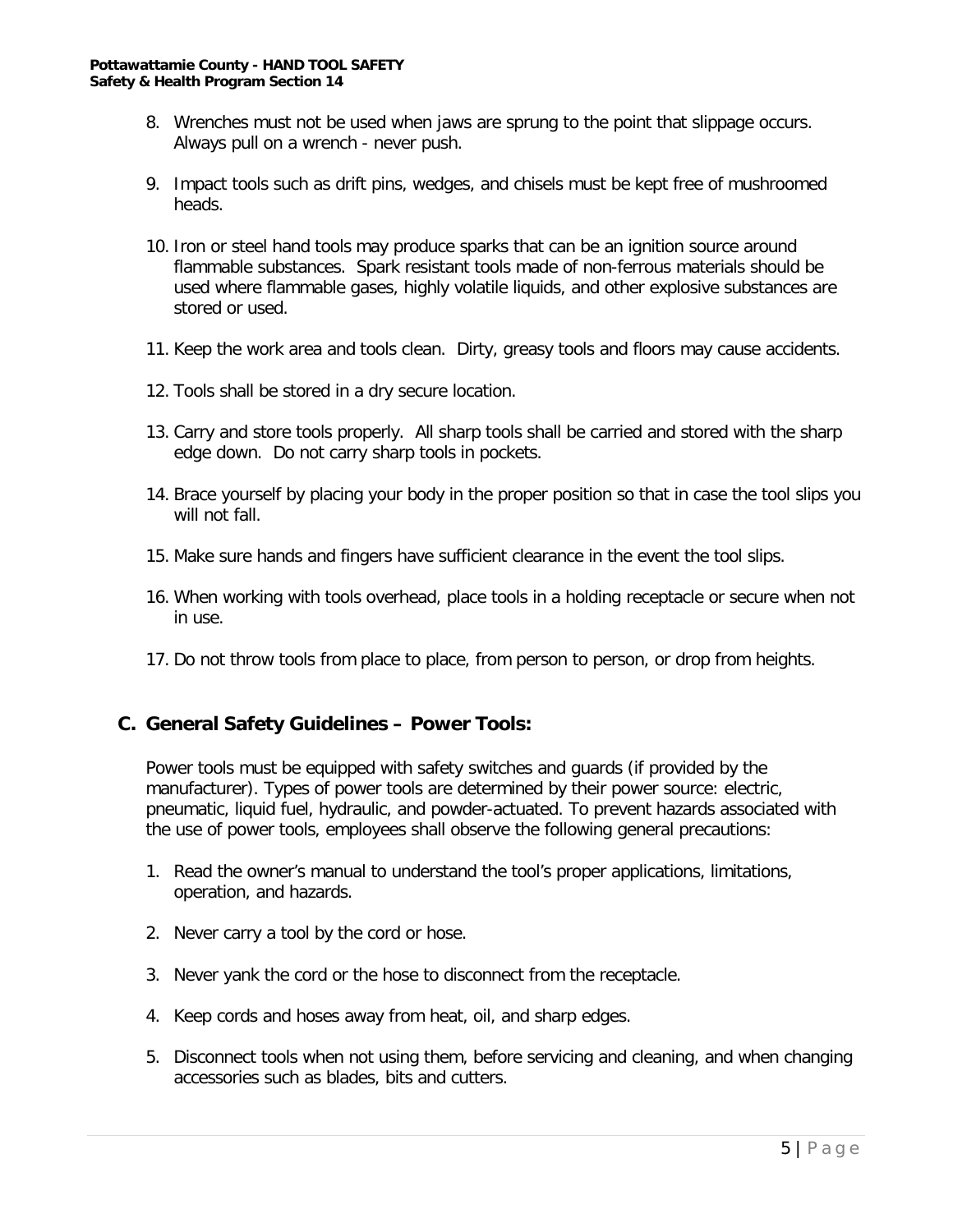- 6. Ensure tools are properly grounded. In wet or damp location, use ground fault circuit interrupters (GFCI) outlets or extension cords.
- 7. Keep all people not involved in the work at a safe distance from the work area.
- 8. When possible, secure work with clamps or vise, freeing both hands to operate the tool.
- 9. Avoid accidental starting. Do not hold fingers on the switch button while carrying a plugged in tool.
- 10. Maintain tools clean and sharp.
- 11. Be sure to keep good footing and maintain good balance when operating power tools.
- 12. Wear proper apparel for the task. Loose clothing, ties, jewelry, long hair can be caught in moving parts.
- 13. Inspect tools for damage before each use. Remove all damaged tools from use and tag them: "Do Not Use".
- 14. Ensure that cords from electric tools do not present a tripping hazard.
- 15. Keep work areas well-lit when operating electric tools.
- 16. Store electric tools in a dry place when not in use.
- 17. Wear PPE and appropriate footwear when using electric tools.

#### **D. General Safety Guidelines – Grinding Tools:**

- 1. Power grinding tools shall be equipped with guards to protect employees from the moving wheel surface and also from flying fragments in case of wheel breakage. Inspect work rests and tongue guards for grinders. Work rest gaps should not exceed 1/8 inch (3 mm). Tongue guards gap should not exceed 1/4 inch (6 mm).
- 2. Do not adjust work or tool rests while the grinding wheel is moving.
- 3. Inspect the grinding wheel for cracks, chips or defects. Remove from service if any defects are found.
- 4. Wear goggles when grinding. A clear full-face shield may be worn with the goggles.
- 5. Do not use the side of a grinding wheel unless the wheel is designed for side grinding.
- 6. Always stand to the side of the blade, never directly behind it.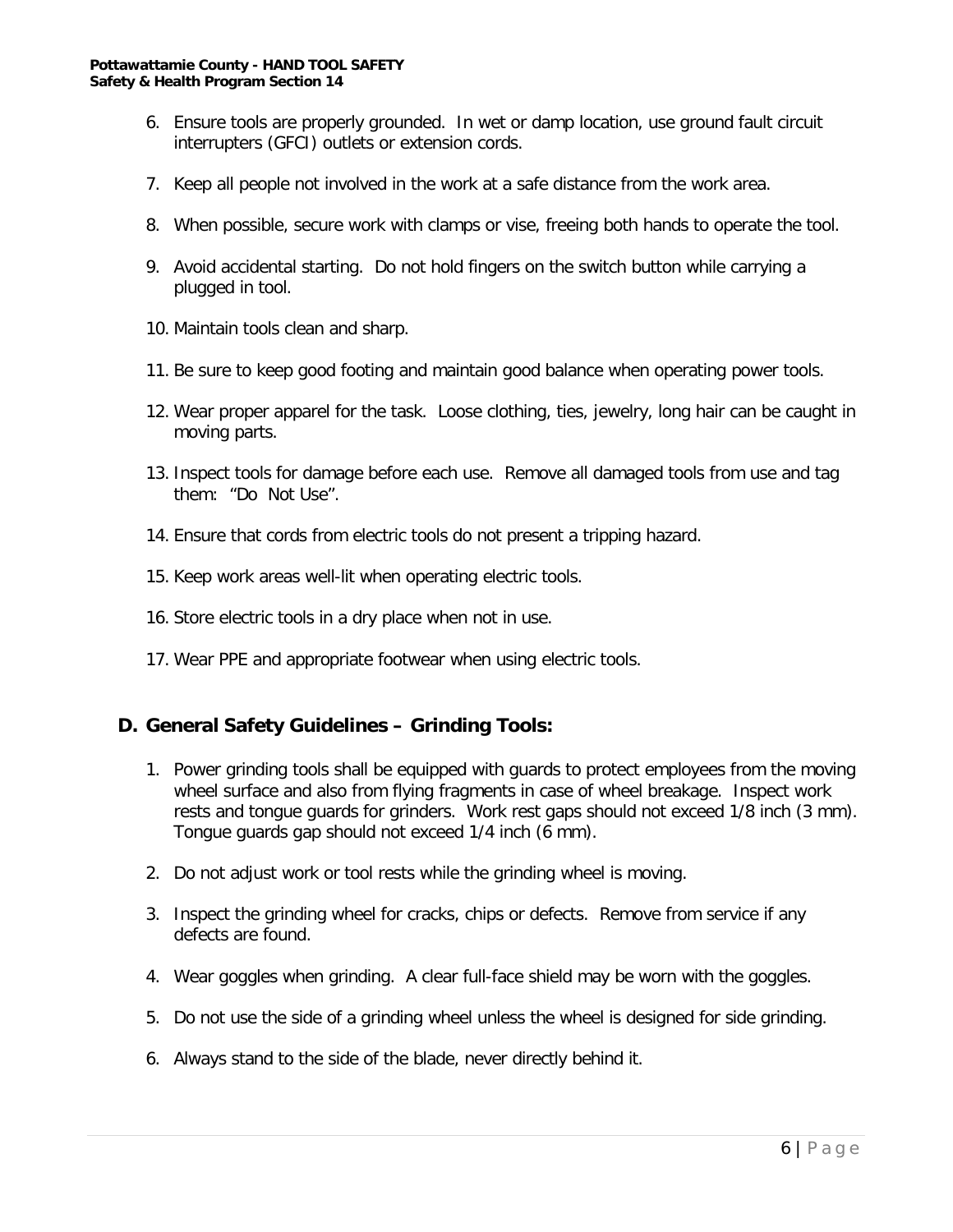- 7. Use grinding wheels only at their rated speed.
- 8. Grinding aluminum is prohibited.

#### **E. General Safety Guidelines – Power Saws:**

- 1. Circular saws are required to be fitted with blade guards.
- 2. Remove damaged, bent or cracked saw blades from service immediately.
- 3. Table saws are required to be fitted with blade guards and a splitter to prevent the work from squeezing the blade and kicking back on the operator.
- 4. Guards shall cover the blade to the depth of the teeth on hand held circular saws. The guard should freely return to the fully closed position when withdrawn from the work surface.

#### **F. General Safety Guidelines – Wood Working Machinery:**

- 1. Do not use compressed air to remove dust, chips and from wood working machinery.
- 2. Locate the on-off switch to prevent accidental start up. The operator must be able to shut off the machine without leaving the workstation.
- 3. Guard planers and joiners to prevent contact with the blades.
- 4. Use a push stick when:
	- a. The cutting operation requires the hands of the operator to come close to the blade.
	- b. Small pieces are being machined.
- 5. Adjust saw blades so they only clear the top of the cut.
- 6. Automatic feed devices should be used whenever feasible.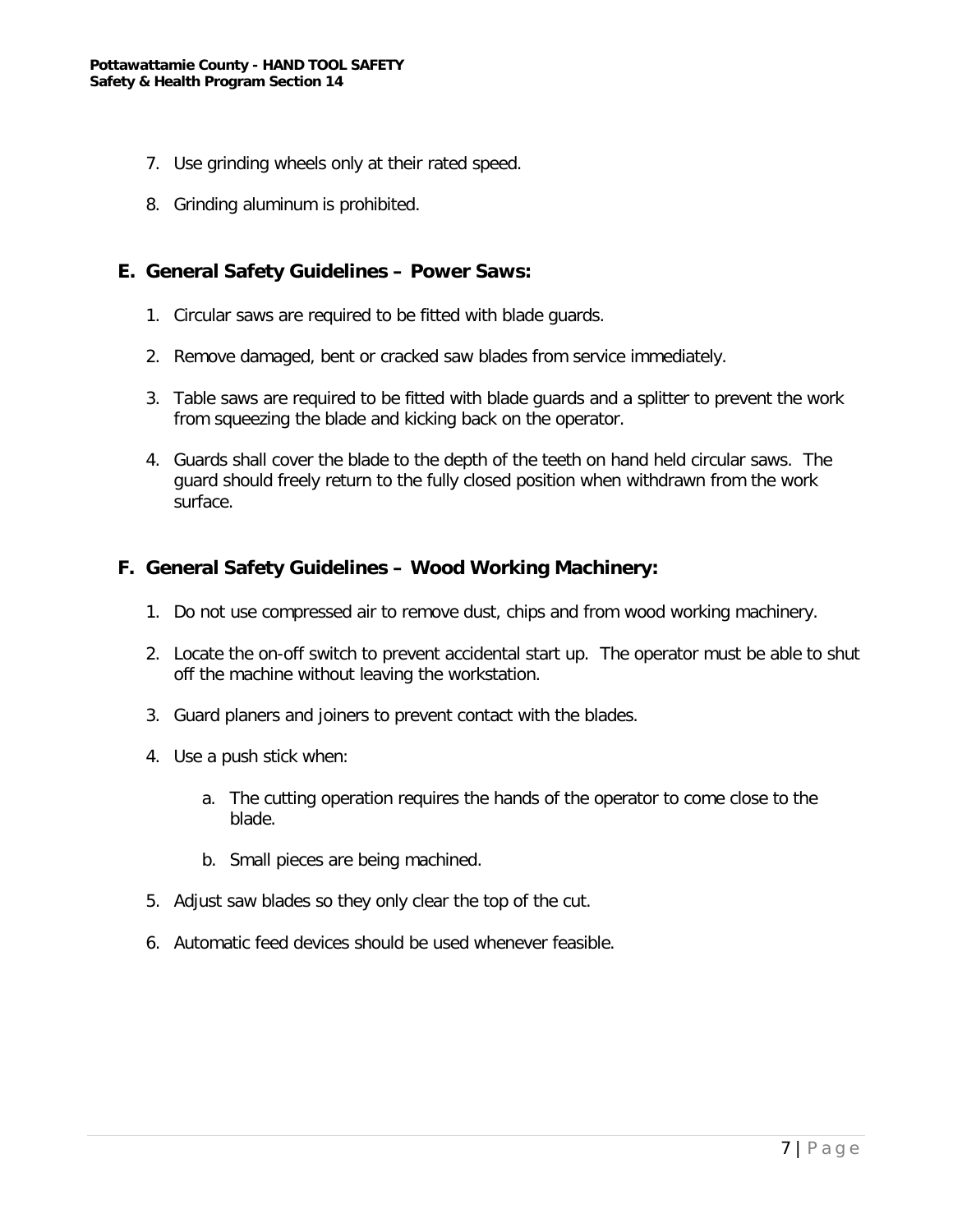#### **G. General Safety Guidelines – Pneumatic Tools and Equipment:**

- 1. Require that pneumatic tools have:
- a. Tool retainers to prevent the tool from being ejected from the barrel during use.
- b. Safety clip or tie wire to secure connections between tool/hose/compressor if they are of the quick connection (Chicago fittings) type.
- 2. Do not lay hose in walkways, on ladder or in any manner that presents a tripping hazard.
- 3. Never use compressed air to blow dirt from hands, face or clothing.
- 4. Compressed air exhausted through a chip-guarded nozzle shall be reduced to less than 30 psi. Proper respiratory, hand, eye and ear protection must be worn.
- 5. Never raise or lower a tool by the air hose.

#### **H. General Safety Guidelines – Powder Actuated Fastener Tools:**

- 1. Use powder-actuated tools that comply with the requirements of the American National Standards Institute (ANSI) Standard A 10.3 - 1970.
- 2. Use only individuals that have been trained by a manufacturer's representative and possess the proper license to operate, repair, service and handle powder-actuated tools.
- 3. Never use a powder-actuated tool in a flammable or explosive atmosphere.
- 4. Require the use of goggles or a full-face shield as well as safety glasses during operation of powder-actuated tools.
- 5. Powder-actuated tool must not be able to be fired unless the tool is pressed against the work surface.
- 6. The tool must not be able to fire if the tool is dropped when loaded.
- 7. Firing the tool should require two separate operations, with the firing movement being separate from the motion of bringing the tool to the firing position.
- 8. Never fire into soft substrate where there is potential for the fastener to penetrate and pass through, creating a flying projectile hazard.
- 9. Do not use powder-actuated tools in reinforced concrete if there is the possibility of striking the re-bar.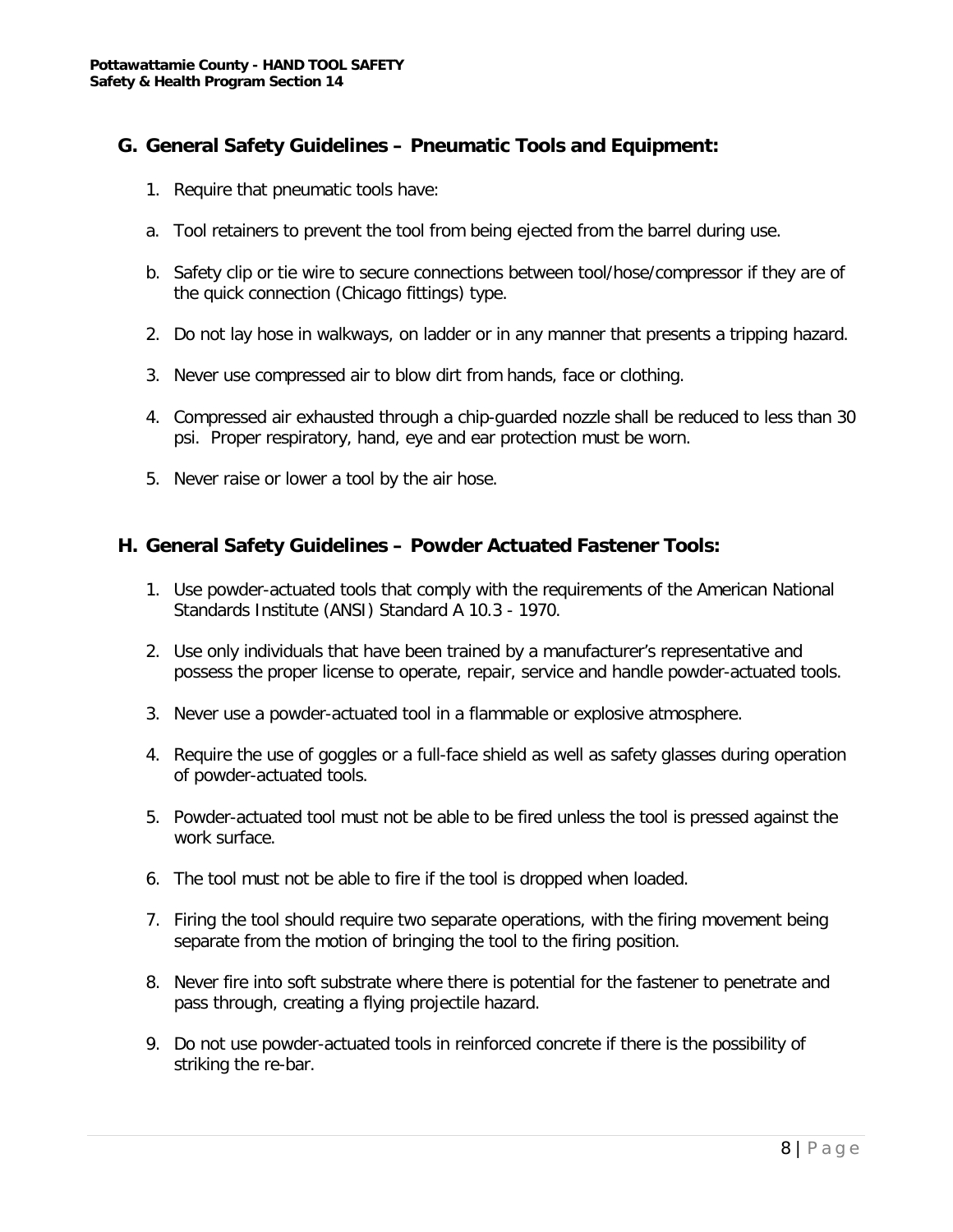- 10. Do not use on cast iron, glazed tile, surface hardened steel, glass block, and live rock or face brick.
- 11. Never load and leave a powder-actuated tool unattended. It should only be loaded prior to intended firing.
- 12. Test tools each day prior to loading by testing safety devices according to manufacturer's recommended procedure.

#### **I. General Safety Guidelines – Chain Saw:**

- 1. Inspect the saw prior to each use and periodically during daily use.
- 2. Operate the chain saw with both hands at all times.
- 3. Never cut above chest height.
- 4. Require that the idle be correctly adjusted on the chain saw. The chain should not move when the saw is in the idle mode.
- 5. Start cutting only after a clear escape path has been made.
- 6. Shut the saw off when carrying through brush or on slippery surfaces. The saw may be carried no more than 50 feet (15 meters) while idling.
- 7. Require applicable protective gear. This may include, but is not limited to
	- a. Hard hat
	- b. Safety glasses
	- c. Steel-toed boots
	- d. Protective leggings
	- e. Hearing protection
- 8. Inspect saws to require that they are fitted with an inertia break and hand guard.
- 9. Never operate a chain saw when fatiqued.
- 10. Do not allow others in the immediate area when chain saws are operated.
- 11. Make sure there are no nails, wire or other imbedded material that can cause flying particles.
- 12. Do not operate a chain saw that is damaged, improperly adjusted, or is not completely and securely assembled. Always keep the teeth sharp and the chain tight. Worn chains should immediately be replaced.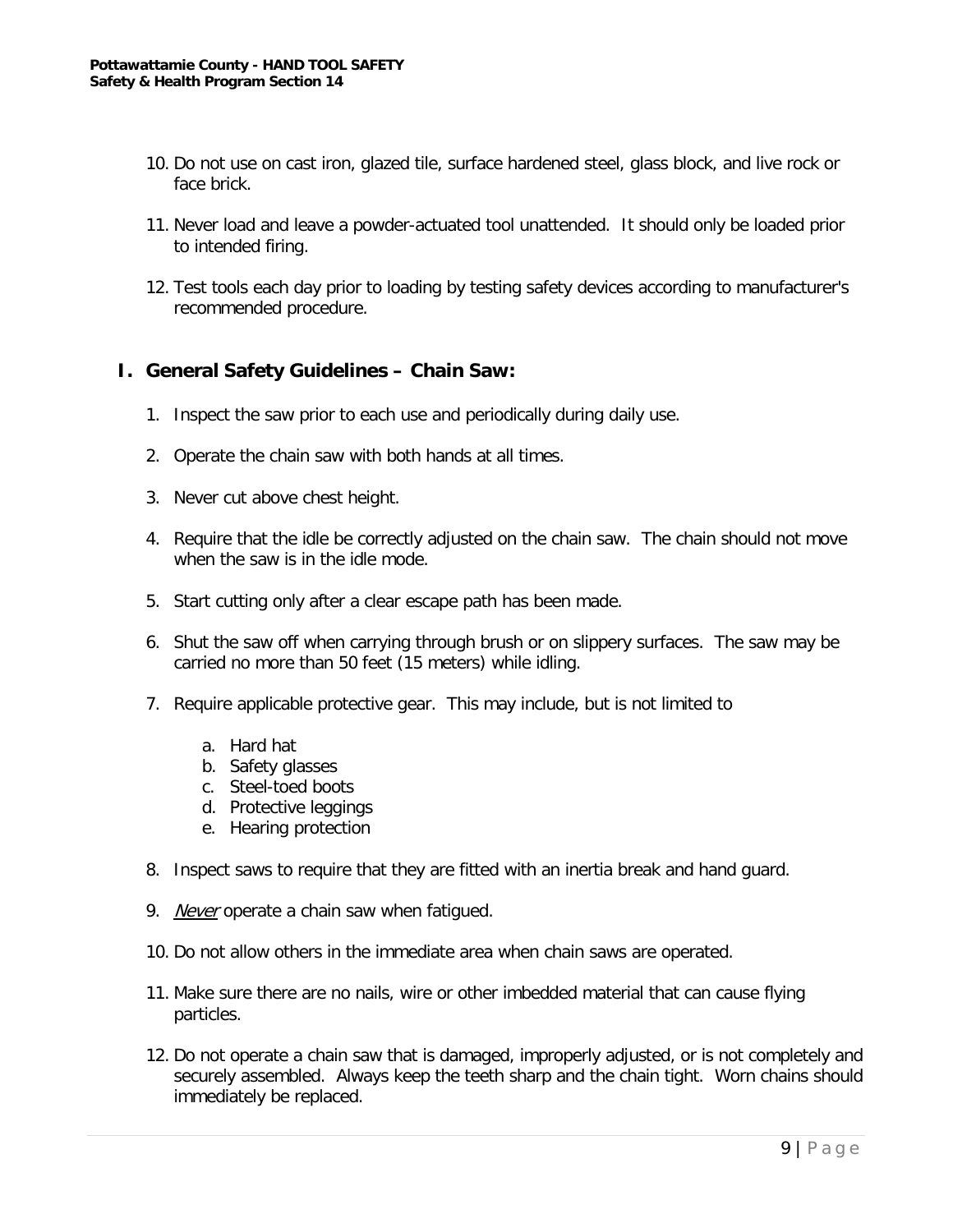13. Keep all parts of your body away from the saw chain when engine is running.

#### **J. General Safety Guidelines – Hand Operated Pressure Equipment:**

- 1. Pressure equipment such as grease guns, paint and garden sprayers shall be directed away from the body and other personnel in the area. The person operating any equipment such as this, which has a potential for eye injury, must wear protective goggles.
- 2. The noise produced when using certain types of pressure equipment may require the use of hearing protection.
- 3. Never allow the nozzle of a pressurized tool to come in contact with any body parts while operating. There is potential for injection of a chemical directly into the user's body, resulting in severe injury or death.

#### **K. General Safety Guidelines – Gasoline Powered Tools:**

- 1. Never pour gasoline on hot surfaces.
- 2. Never fuel around open flame or while smoking.
- 3. Shut down the engine before fueling.
- 4. Provide adequate ventilation when using in enclosed spaces.
- 5. Use only OSHA approved safety cans to transport flammable liquids.

### **V. Inspection**

Inspect all hand tools on a regular basis. Defective tools shall be immediately removed from service, tagged or destroyed to prevent further use.

## **VI. Training & Recordkeeping**

#### **A. Training**

1. All employees shall be trained in the proper use of tools prior to using hand and power tools and other hand-held equipment.